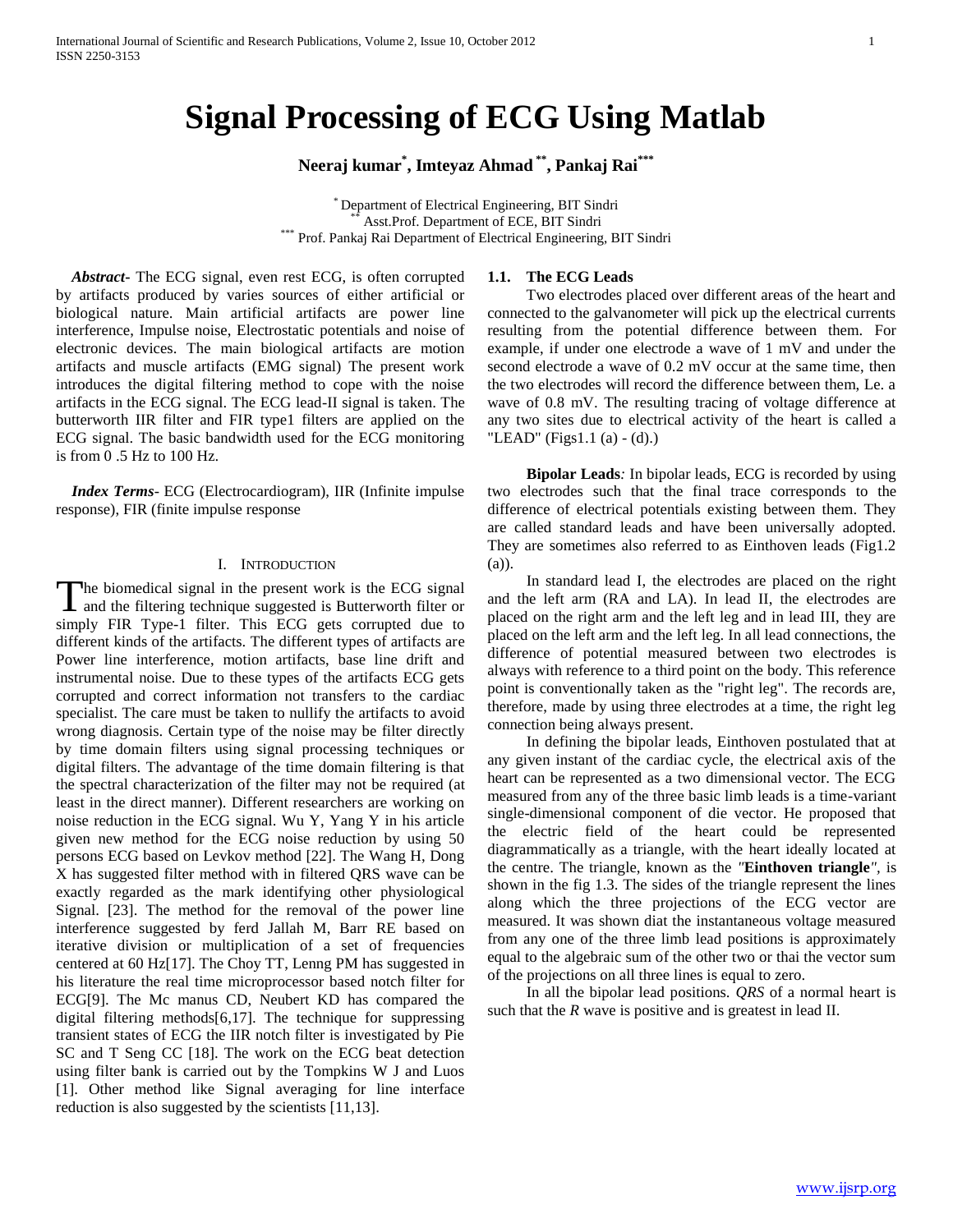

**Fig1.1- Types of lead Connection with typical ECG waveforms (a) Bipolar limb leads (b) Unipolar Limb Leads**



**(c) Position of chest lead in unipolar pericardial lead recording (d) C Leads**

 **Unipolar Leads (V Leads):** The standard leads record the difference in electrical potential between two points on the body produced by the heart's action. Quite often, this voltage will show smaller changes than either of the potentials and so better sensitivity an be obtained if the potential of a single electrode is recorded. Moreover, if the electrode is placed on the chest close to the heart, higher potentials can be detected than normally available at the limbs. This led to the development of unipolar leads introduced by Wilson in 1894. In this arrangement, the electrocardiogram is recorded between a single exploratory electrode and the central terminal, which has a potential corresponding to the centre of the body. In practice, the reference electrode or central terminal is obtained by a combination of several electrodes tied together at one point. Two types of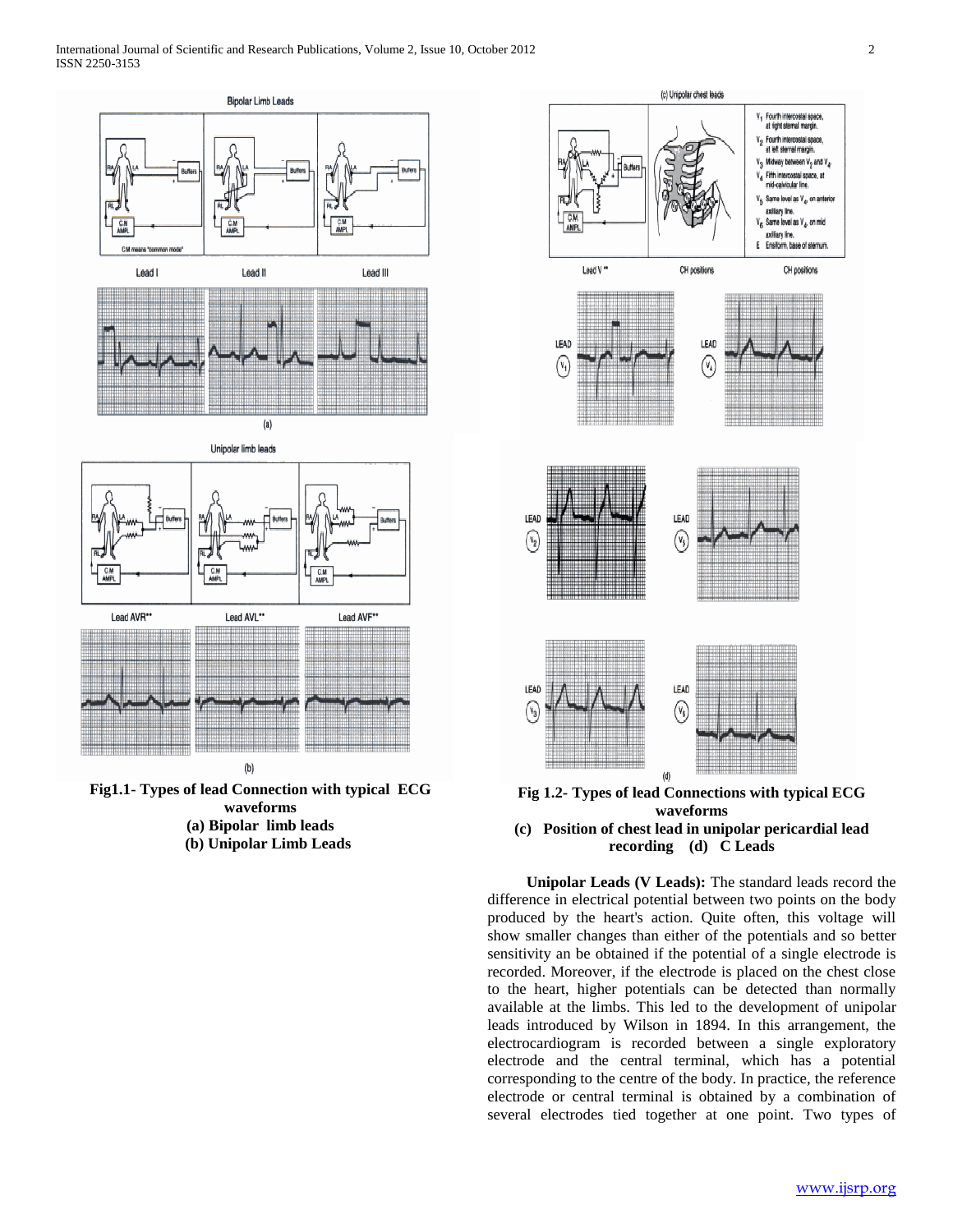unipolar leads are employed which are: (i) limb leads, and (ii) pericardial leads.

 (i) **Limb leads** In unipolar limb leads, two of the limb leads are tied together and recorded with respect to the third limb. In the lead identified as AVR, the right arm is recorded with respect to a reference established by joining the left arm and left leg electrodes. In the AVL lead, the left arm Is recorded with respect to the common junction of the right arm and left leg. In the AVF lead, the left leg is recorded with respect to the two arm electrodes tied together. They are also called augmented leads or 'averaging leads'. The resistances inserted between the electrodes-machine connections are known as 'averaging resistances'.



**Fig 1.3- The Einthoven triangle for defining ECG Leads**

 (ii) **Precordial leads** the second type of unipolar lead is a pericardial lead. It employs an exploring electrode to record the potential of the heart action on the chest at six different positions. These leads are designated by the capital letter 'V followed by a subscript numeral, which represents the position of the electrode on the pericardium. The positions of the chest leads are shown in Fig. 1.3.

# **1.2 Effects of Artifacts on ECC Recordings**

 Abnormal patterns of ECG may be due to pathological states or on occasion they may be due to artifacts. To diagnose the presence of undesirable artifacts on the ECG trace, a few recordings are illustrated below:

 **Interference from the Power Line***:* Power line interference is easily recognizable since the interfering voltage in the ECG would have a frequency of 50Hz . This interference may be due to the stray effect of the alternating current on the patient or because of alternating current fields due to loops in the patient cable. Other causes of interference are loose contacts on the patient cable as well as dirty electrodes. When the machine or the patient is not properly grounded, power line interference may even completely obscure the ECG waveform.

 The most common cause of 50 Hz interference is the disconnected electrode resulting in a very strong disturbing signal. It is often strong enough to damage the stylus of an unprotected direct writing recorder, and therefore needs quick action.

 Sometimes static charges on the synthetic uniform of the operator may result in a random noise on the trace. This noise is very difficult to remove except in those machines which have

very high CMRR. The noise can be reduced by partially shielding the patient by means of the bed springs. Connection of the springs to the instrument case helps to compensate for a poor CMRR (Spooner, 1977).





 Electromagnetic interference from the power lines also results in poor quality tracings. Electrical equipment such as airconditioners, elevators and X-ray units draw heavy power-line current, which induce 50 Hz signals in the input circuits of ECG machines. Due to unbalanced linkages, common mode rejection circuits almost prove ineffective against them. A practical solution to minimize this problem is physical separation between the interference causing sources and the patient. Levkov *el at*  (1984) developed a method of digital 50 Hz interference elimination by computing the interference amplitudes and subtracting these data from the original signal, thereby greatly reducing the requirements of amplifiers, shielding, earthing, electrode quality and application procedures.

 Electrical power systems also induce extremely rapid pulses or spikes on the trace, as a result of switching action. Use of a transient suppressor in the mains lead of the machines helps to solve this problem.

 **Shifting of the Baseline***:* A wandering baseline but otherwise normal ECG trace is usually due to the movement of the patient or electrodes. The baseline shift can be eliminated by ensuring that the patient lies relaxed and the electrodes are properly attached. Baseline wander is usually observed immediately after application of the electrodes. It is due to a relatively slow establishment of electrochemical equilibrium at the electrode-skin interface. This can be minimized by selecting the proper electrode material, which will reach equilibrium quickly with a good electrode jelly.

 **Muscle Tremor***.* Irregular trembling of the ECG trace, without wandering of the baseline occurs when the patient is not relaxed or is cold. It is generally found in the case of older patients. Muscle tremor signals are especially bothersome on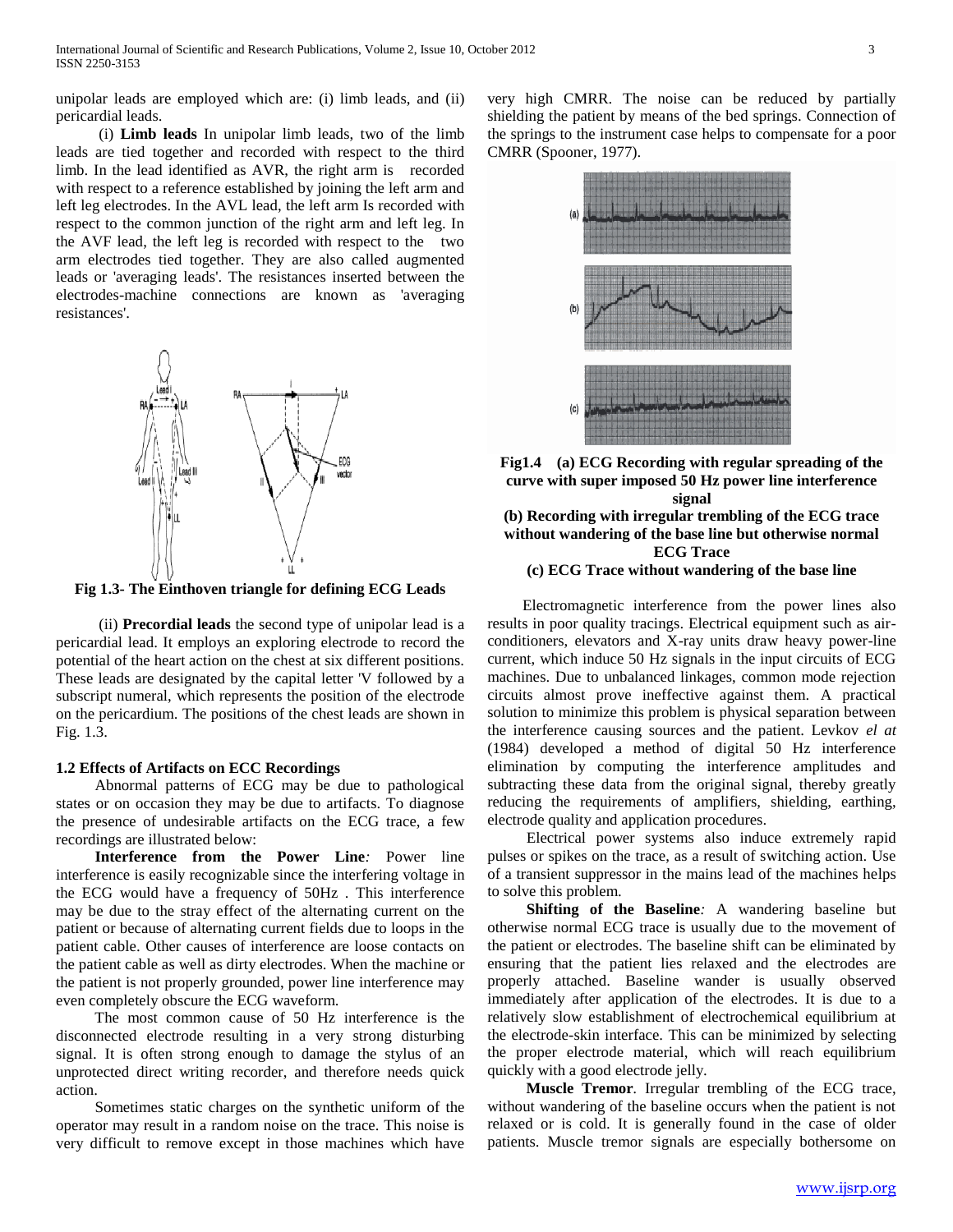limb leads when a patient moves or the muscles are stretched. Therefore, for long-term monitoring, the electrodes are applied on the chest and not on the limbs. For normal routine ECG recordings, the patient must be advised to get warm and to relax so that muscle tremor from shivering or tension is eliminated.

 The most critical component of the ECG recorder is the patient cable. The conventional PVC insulation gets degraded and becomes rigid and breakable because of the arification of the softener. Some manufacturers supply a patient-cable made of silicon-rubber, which provides better elasticity over long periods

# **II.** SIMULATION RESULT

Design of IIR filter (Butterworth):-

File Edit View Simulation Format Tools Help<br><mark>□ | 26 | ④</mark> | ぶ B: 他 |  $\Leftrightarrow$  介 | 으 으 | ▶ = <mark>000 | |Vormal</mark>

**A D A** 

 IIR filter have infinite duration impulse response, hence they can be match to analog filter , all impulse of which generally have infinitely long response .Therefore the basic technique of IIR filter design transforms well know analog filter into digital filter using complex value mappingdesigned to have linear phase ,no distortion.

## FDA Butterworth Filter

→ 原田20日 → 日田6

**Caeve**o



FDA Butter HPF, Scope



FDA Butter LPF, Scope-1



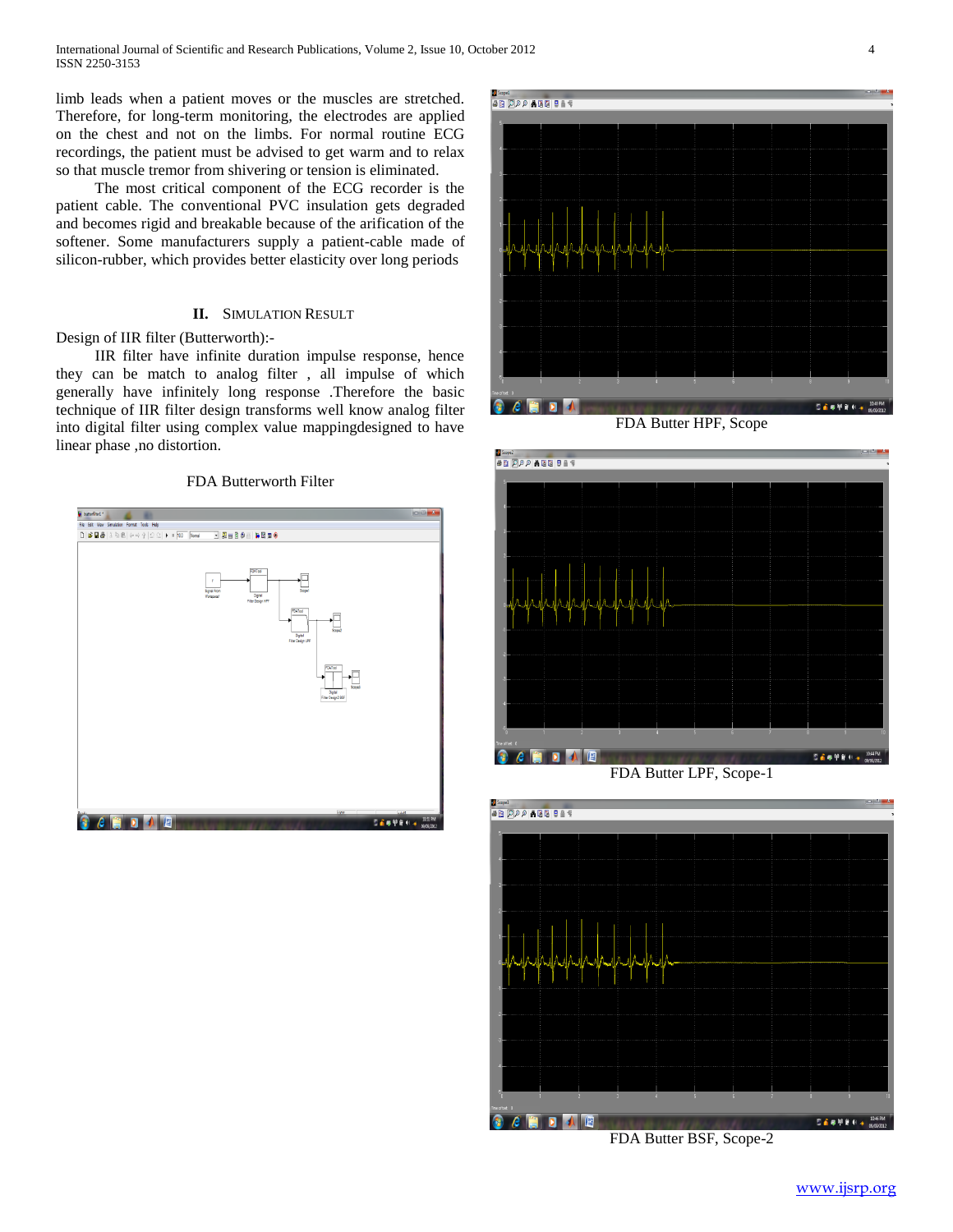International Journal of Scientific and Research Publications, Volume 2, Issue 10, October 2012 5 ISSN 2250-3153

### **Design of FIR Type -1 filter:-**

 FIR filter involves finding the coefficient h(n) that result in frequency response that satisfies a given set of filter specification. FIR filter have two important advantages over IIR filte ,first they are generated to be stable, even after filter coefficient have been quantized ,second they may be easily constrained to have linear phase.









**Comparison of Butterworth & FIR-Type1 filter for HPF,LPF&BSF**

| <b>Types of Filter</b> | <b>Filter order</b> | <b>Effects</b><br><sub>on</sub><br><b>PORST</b><br>Wave<br>form |
|------------------------|---------------------|-----------------------------------------------------------------|
| Butterworth filter     | $\overline{c}$      | Modified                                                        |
| FIR-Type1 filter       | 100                 | Less modified                                                   |

## III. CONCLUSION

 The present work introduces the digital filtering method to cope with the noise artifacts in the ECG signal. The butterworth